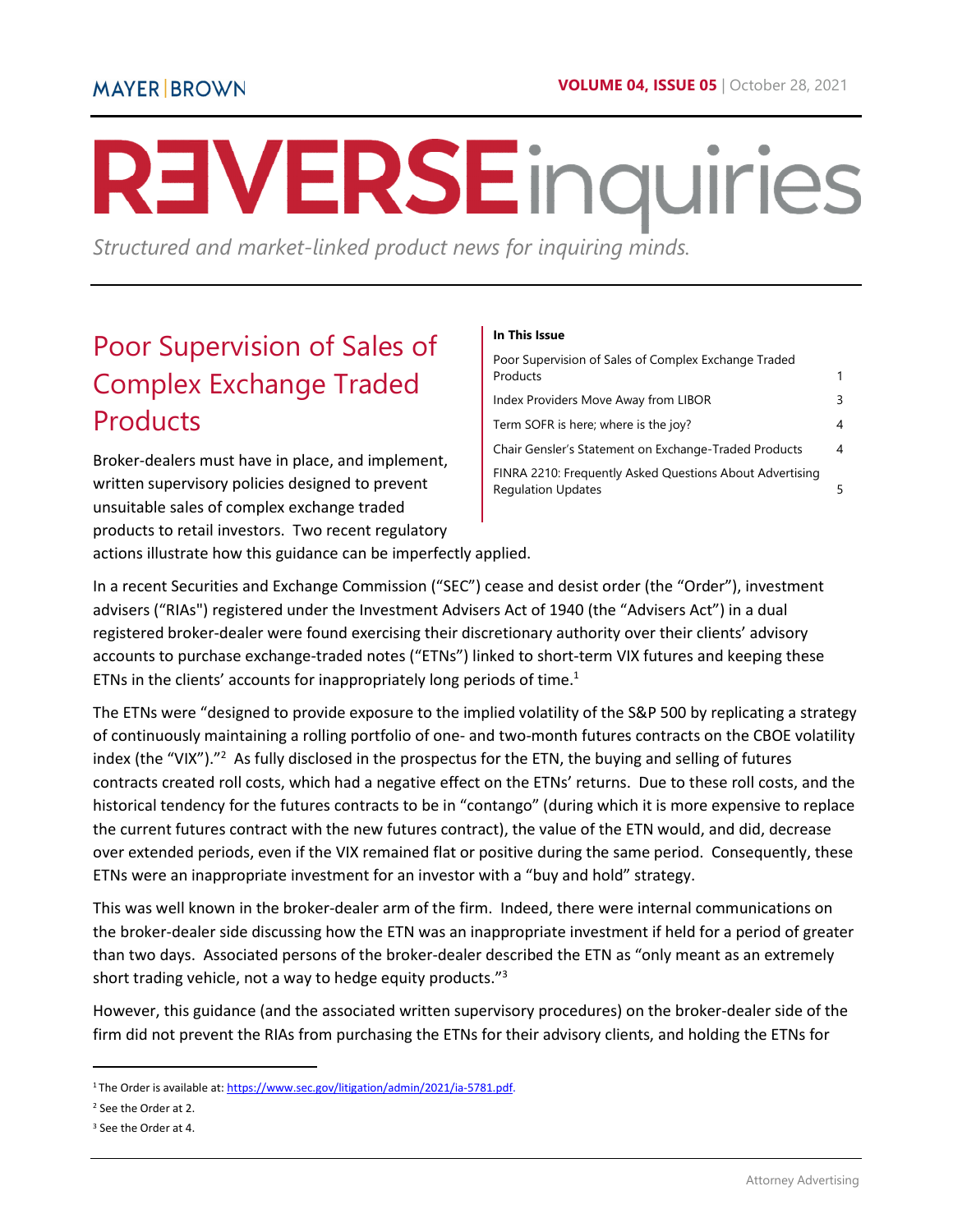long periods of time, many for over one year. The supervisory procedures for the RIAs were focused more on concentration limits, rather than holding periods. The monitoring system was also faulty, in that after the ETN's CUSIP changed due to a reverse stock split, holdings of the ETNs in the RIAs advisory accounts were not monitored for a period of five years. Even then, the system did not look back at the clients' holding periods of the ETNs during the preceding five years, but started counting days from when the system was fixed. According to the SEC, these procedures were not reasonably designed to prevent holding period risk.

In addition to the concerns regarding the supervisory procedures, some of the RIAs did not understand the appropriate use of the ETNs, with a misunderstanding of the investment time horizon. As stated in the Order, the RIAs "could not make a reasonable determination as to whether [the ETN] was a suitable investment for their clients. … [the RIAs] could not determine whether it was reasonable to hold [the ETN] for extended periods as a hedge against a potential market downturn or other unpredictable future events."<sup>4</sup>

The failure of the firm to require the RIAs to adopt and implement written policies and procedures to prevent violations of the Advisers Act and its rules were violations of Section 206(4) of the Advisers Act and Rule 206(4)-7 thereunder.

In a separate matter, the Financial Industry Regulatory Authority, Inc. ("FINRA") disciplined one of its member firms in a letter of acceptance, waiver and consent relating to the failure to establish and maintain a supervisory system reasonably designed to achieve compliance with the firm's suitability obligations in connection with sales of non-traditional and volatility-linked exchange traded products.<sup>5</sup> Non-traditional and volatility-linked exchange traded products ("ETPs") are described by FINRA as "complex products intended to be held for short periods of time as part of a trading strategy rather than as buy-and-hold investments."<sup>6</sup> FINRA has advised its members that non-traditional ETPs are not suitable for retail investors who plan to hold them for more than one trading session.<sup>7</sup>

As a FINRA member, the broker-dealer was required, under FINRA Rule 3110(a), to establish and maintain a system to supervise the activities of each associated person, which system is reasonably designed to achieve compliance with applicable securities laws and regulations and with applicable FINRA rules. The brokerdealer's supervisory obligations included establishing a reasonable system to supervise for compliance with FINRA Rule 2111 (Suitability), under which the firm and its associated persons must have a reasonable basis to believe that a recommended transaction or investment strategy involving a security or securities is suitable for the customer.

Although the broker-dealer did adopt written procedures requiring it to conduct a reasonable basis suitability review of each non-traditional ETP that it offered and to establish written supervisory guidelines for each product, no suitability reviews were conducted, and the written supervisory guidelines were not produced. A portion of the non-traditional ETP transactions were reviewed only on an ad hoc basis. The firm did not have systems in place to identify non-traditional ETPs. Instead, supervisory principals conducted a manual review, which required them to recognize the ticker symbol for each non-traditional ETP. All inverse leveraged ETPs

<sup>&</sup>lt;sup>4</sup> See the Order at 7.

<sup>&</sup>lt;sup>5</sup> The Letter of Acceptance, Waiver and Consent (the "FINRA Letter") can be found at: https://bit.ly/3jNmZOt.

<sup>6</sup> See the FINRA Letter at 1.

<sup>&</sup>lt;sup>7</sup> See the FINRA Letter at 2, citing FINRA Regulatory Notice 09-31.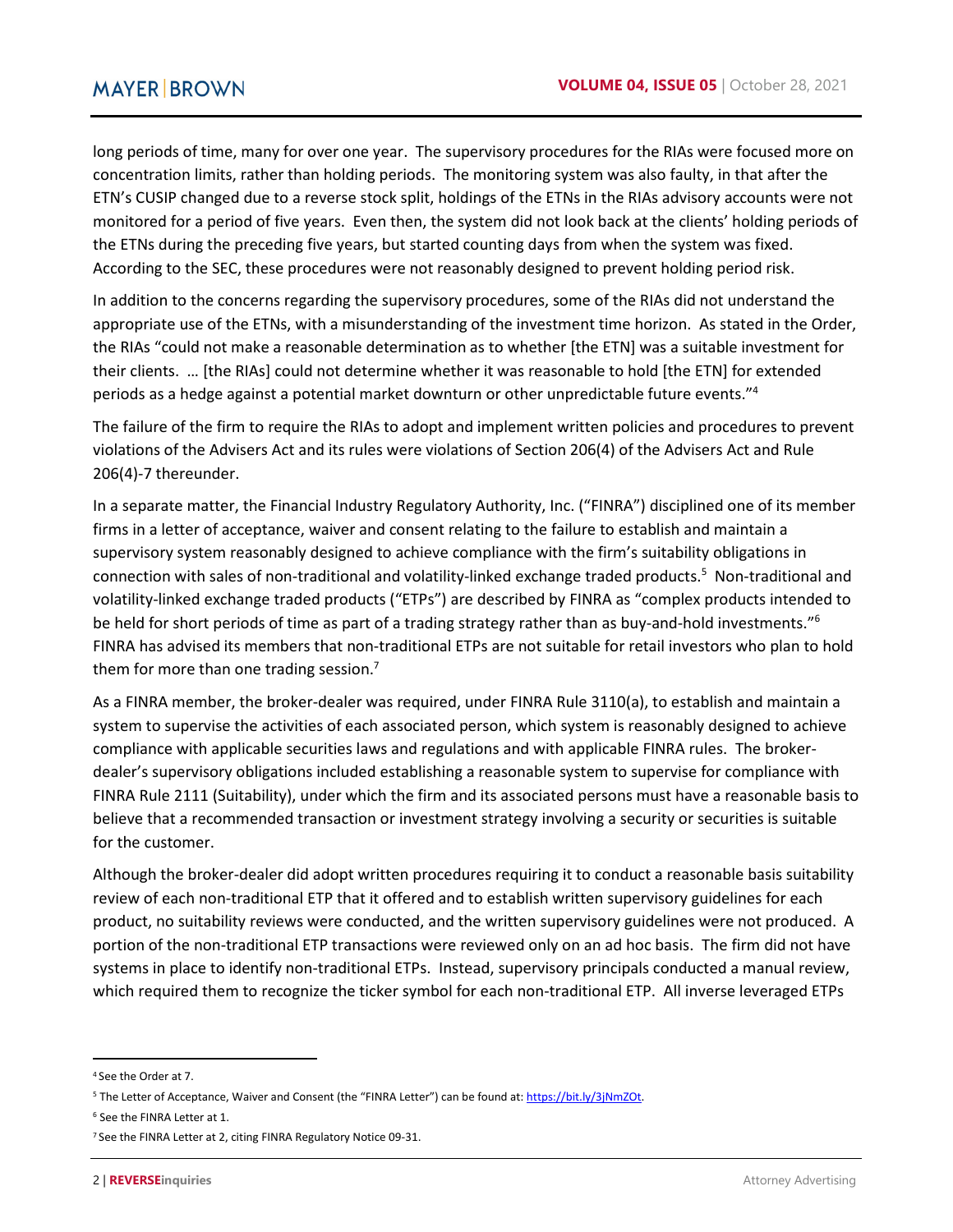escaped review under this system, as did many leveraged ETPs. Consequently, customers held these ETPs for inappropriately long periods of time.

Last, the registered representatives were not trained to understand the features of non-traditional ETPs, despite a requirement for such training in the firm's written supervisory procedures.

As a result, unsuitable recommendations of non-traditional ETPs were made to customers, without the registered representatives understanding that these products were only meant to be held on a short-term basis. The customers held the ETPs for long periods of time, incurring losses.

The broker-dealer was found to be in violation of FINRA Rule 3010(a) (Supervision), 2010 (Standards of Commercial Honor and Principles of Trade) and 2111 (Suitability).

# Conclusion

Inverse, leveraged and inverse leveraged exchange-traded products have been a focus of regulators for years. Sales of these types of products to investors with a buy and hold viewpoint regularly bring negative attention to the industry. Given this, firms recommending and selling these products need to have in place and consistently enforce written supervisory procedures designed to prevent sales to investors who do not understand exactly how these products work.

# <span id="page-2-0"></span>Index Providers Move Away from LIBOR

Several of the larger index providers have published consultations or other publications about removing IBORs from their indices. A number of indices, particularly those with a volatility or risk control theme, have a "cash" element, typically three-month USD LIBOR. Some of the index methodologies for these types of indices have LIBOR fallback provisions to a replacement rate, while others would have to be amended to change out the USD LIBOR component.

Each of S&P Dow Jones Indices LLC ("S&P"), MSCI Inc. and IHS Markit, published consultations requesting feedback from market participants on an appropriate replacement rate. Wherever an IBOR was used in an index, the relevant risk-free replacement rate was suggested as an alternative. For example, the SOFR was the suggested replacement for USD LIBOR, while the Euro Short-Term Rate ("ESTR") was suggested as a replacement for EURIBOR. The desirability of a forward-looking risk-free term rate was expressed in these consultations as a replacement for a similar tenor of the IBOR, while it was noted in at least one publication that daily SOFR would be a suitable replacement for overnight USD LIBOR.<sup>8</sup>

Since these original publications, MSCI announced on August 19, 2021 that it has amended eleven methodologies to replace LIBOR and EONIA in the MSCI indices. S&P issued a further consultation on July 28, 2021, in which it sought further market feedback and also stated that the IBOR replacements would be effective as of the October 2021 rebalancing. In that consultation, S&P stated that USD LIBOR would be replaced with SOFR, overnight and term.

<sup>8</sup>See generally S&P Dow Jones Indices FAQ LIBOR Transition (Mar. 2021) at[: FAQ: LIBOR Transition \(spglobal.com\);](https://www.spglobal.com/spdji/en/documents/education/faq-libor-transition.pdf) S&P Dow Jones Indices' Consultation on Potential Replacement Rates for Key London Interbank Offered Rates – Updated (July 28, 2021) at[: https://bit.ly/3CsJCPu;](https://bit.ly/3CsJCPu) Consultation on the Potential Replacement Rates for LIBOR and EONIA in the MSCI Indexes (Dec. 2020) at[: PowerPoint Presentation](https://www.msci.com/documents/1296102/17875700/Consultation+on+the+Potential+Replacement+Rates+for+LIBOR+and+EONIA+in+the+MSCI+Indexes.pdf/2312a591-ab08-8a4f-9324-be2c3fc2e230?t=1607697292236) [\(msci.com\);](https://www.msci.com/documents/1296102/17875700/Consultation+on+the+Potential+Replacement+Rates+for+LIBOR+and+EONIA+in+the+MSCI+Indexes.pdf/2312a591-ab08-8a4f-9324-be2c3fc2e230?t=1607697292236) and IHS Markit – Findings and Request for Feedback (Jul. 2020) at: [https://bit.ly/3GvxAau.](https://bit.ly/3GvxAau)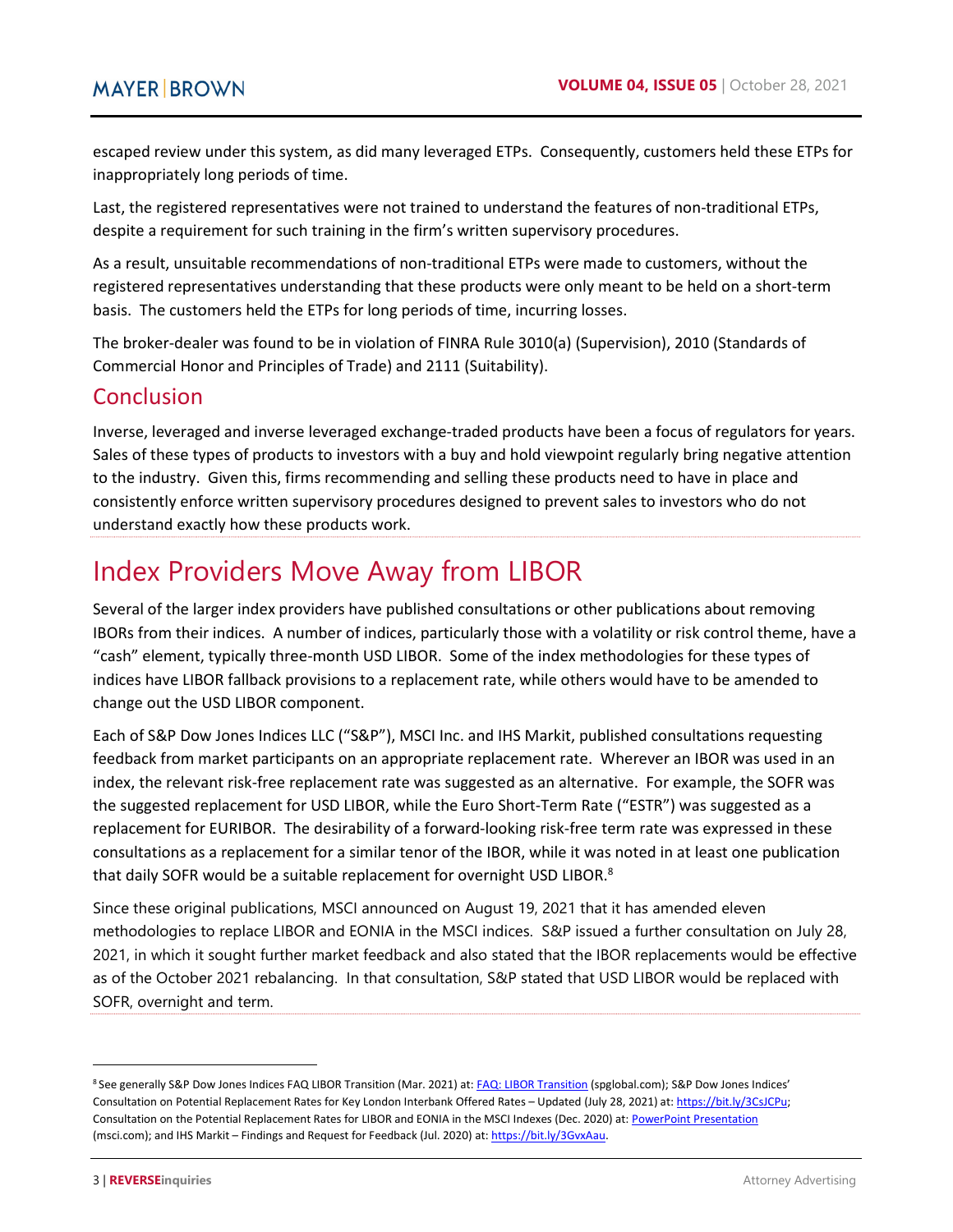# <span id="page-3-0"></span>Term SOFR is here; where is the joy?

On July 29, 2021, the Alternative Reference Rates Committee ("ARRC") formally recommended the CME Group's forward-looking term SOFR rates ("Term SOFR").<sup>9</sup> For the floating rate note market, this seemed to be a perfect replacement for LIBOR. Term SOFR is forward-looking, like LIBOR, allowing the interest rate and payment to be determined well in advance of the interest payment date, without the complicated compounding formulae required to transform daily SOFR into a term rate in arrears. A spread could be used to make up for the other differences between LIBOR and SOFR.

The ARRC made several statements about their view of the best uses of Term SOFR:

- The ARRC supports the use of Term SOFR for the business loan market, particularly multi-lender facilities, middle market loans, trade finance loans and certain securitizations;
- The ARRC does not support the use of Term SOFR for most derivative transactions. Term SOFR should be used only for end-user facing derivatives intended to hedge cash products that reference Term SOFR;
- The ARRC supports Term SOFR in the replacement fallback waterfall in existing USD LIBOR floating rate notes, and as the first SOFR rate that would be recommended by the ARRC under Article 18-C of the New York General Obligations Law; and
- For new floating rate notes, the ARRC recommends overnight SOFR and SOFR averages. $^{10}$

These statements are somewhat disappointing for those looking forward to using Term SOFR in new issuances of floating rate notes. We will have to await market developments and practices to see if issuers (particularly corporates) start issuing Term SOFR floating rate notes.

# <span id="page-3-1"></span>Chair Gensler's Statement on Exchange-Traded Products

Over the years, there have been many SEC and FINRA statements warning of issues relating to sales of inverse, leveraged exchange traded notes and exchange traded funds (together, "ETPs") to retail investors. In 2015, the SEC issued a request for comment on ETPs, but took no subsequent action.

On October 4, 2021, SEC Chair Gary Gensler directed the SEC Staff to study the potential risk of complex ETPs and to present recommendations for potential rule making proposals to address those risks. Chair Gensler referenced the various SEC and FINRA warnings about leveraged and inverse ETPs, and also noted that even sophisticated investors are potentially at risk. He also stated that simply because these products meet the NYSE listing standards, it does not mean that they are right for all investors.

It seems like rules governing ETPs are on the horizon. Chair Gensler said, in his statement, "I believe that potential rulemaking could strengthen the investor protections around these products."<sup>11</sup>

<sup>&</sup>lt;sup>9</sup> ARRC\_Press\_Release\_Term\_SOFR.pdf, (newyorkfed.org).

<sup>&</sup>lt;sup>10</sup> See generally ARRC Best Practices Relating to the Scope and Use of the Term Rate at: [ARRC\\_Scope\\_of\\_Use.pdf, \(](https://www.newyorkfed.org/medialibrary/Microsites/arrc/files/2021/ARRC_Scope_of_Use.pdf)newyorkfed.org).

<sup>&</sup>lt;sup>11</sup> Chair Gensler's statement is available at: **SEC.gov | Statement on Complex Exchange-Traded Products.**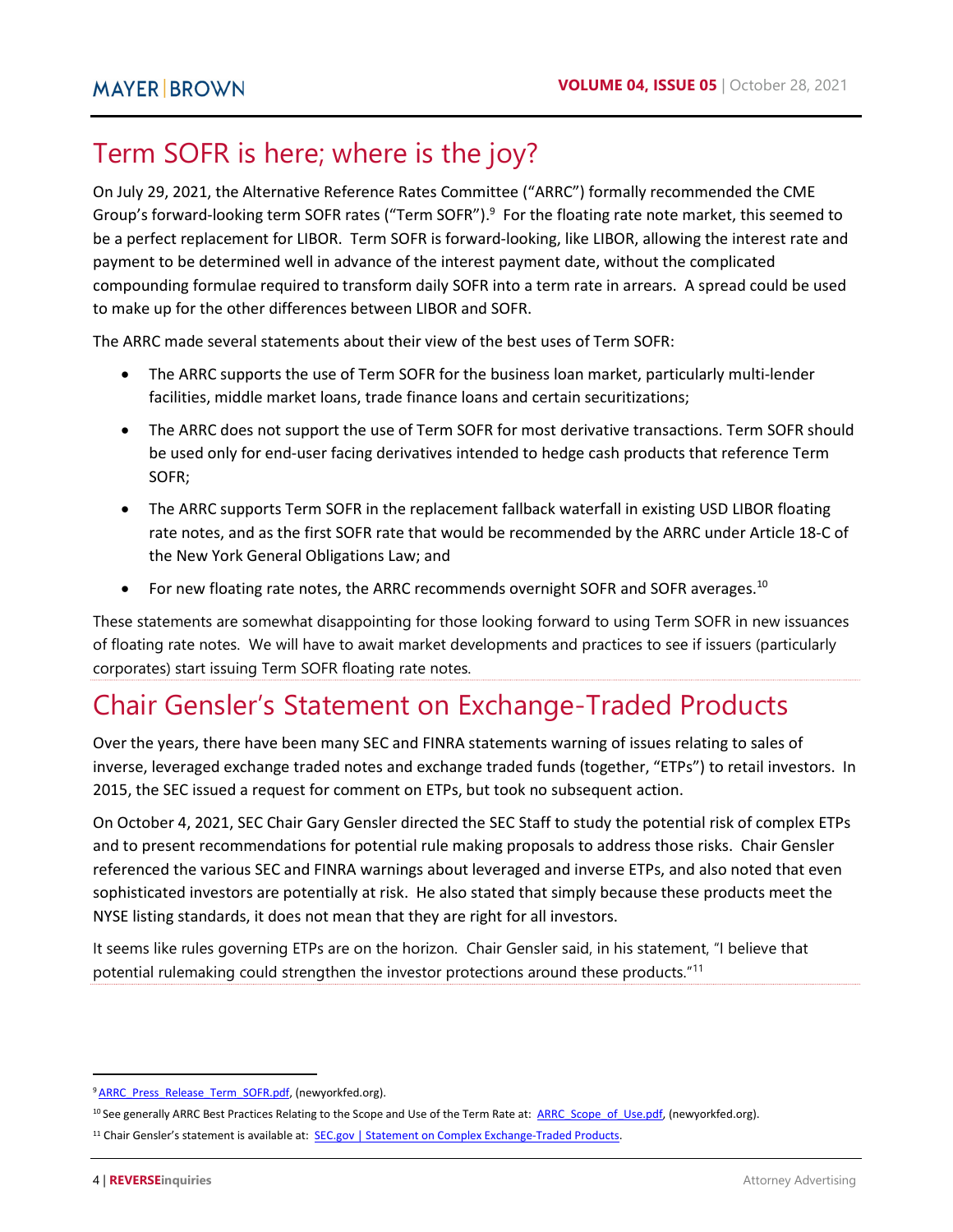# <span id="page-4-0"></span>FINRA 2210: Frequently Asked Questions About Advertising Regulation Updates

In February 2021, FINRA released its report on its Examination and Risk Monitoring Program (see Mayer Brown'[s REVERSEInquiries Newsletter, Volume 04, Issue 02\)](https://www.mayerbrown.com/-/media/files/perspectives-events/publications/2021/03/reverseinquiries-newsletter--42.pdf); it addressed Communications with the Public, FINRA Rule 2210. The report reminds firms that all communications must be fair, balanced and not misleading, and explain, if applicable, associated risks. It also reflects FINRA's concerns relating to the use of digital communications and digital assets. On September 30, 2021, FINRA updated its "Frequently Asked Questions ("FAQs") About Advertising Regulation" to provide further guidance. These updates include additions in Section D., "Content Standards," and also updated Section F., "Public Appearances."

The FAQs cover other issues, but the following focuses on areas of interest to the structured products industry.

# Section D. Content Standards

## **D.5 USE OF HYPERLINKS IN ELECTRONIC COMMUNICATIONS**

## *D.5.1 Q. Does FINRA Rule 2210(d)(1)(A) permit a firm to include in electronic communications hyperlinks to content that provides additional information related to the communication in a fair and balanced manner?*

The response by FINRA states that yes, a firm can use a hyperlink to provide additional information or explanations. This is permitted if the initial communication itself that contains the hyperlink is consistent with FINRA Rule 2210(d)(1)(A), which requires firm communications to be fair, balanced and not omit any material fact or qualification that would make the communication misleading. FINRA's response clarifies that a firm may not use linked information to correct a misleading, exaggerated or promissory communication (FINRA Rule 2210(d)(1)(B)). Additionally, within the communication, the text that introduces the link or the link itself should, to the extent practicable, explain what will be provided in the link.

The response also mentions FINRA's previous interpretations of Rule 2210 to permit hyperlinks to provide further information, including using hyperlinks within banner advertisements in order to generate interest and provide further information. FINRA Rule 2210 also permits firms to link to required information about testimonials. FINRA notes that their treatment of hyperlinks is similar to the SEC's recent Investment Adviser Marketing rule; the SEC's release states that this rule is closely related to FINRA's use of "fair and balanced" in Rule 2210 standards.

#### **D.7 PROHIBITION ON PREDICTIONS OR PROJECTIONS OF INVESTMENT PERFORMANCE**

## *D.7.1 Q. May a firm include in a private placement communication a "target return" if the communication also includes assumptions and key risks underlying the return?*

In response, FINRA states that, consistent with FINRA Rule 2210(d)(1)(F), firms cannot include metrics that reflect targeted returns to investors in communications regarding private placements. That rule prohibits predictions or projections of performance, implications that past performance will recur, and exaggerated or unwarranted claims, opinions or forecasts. FINRA claims that targeted returns promote assumed receipt of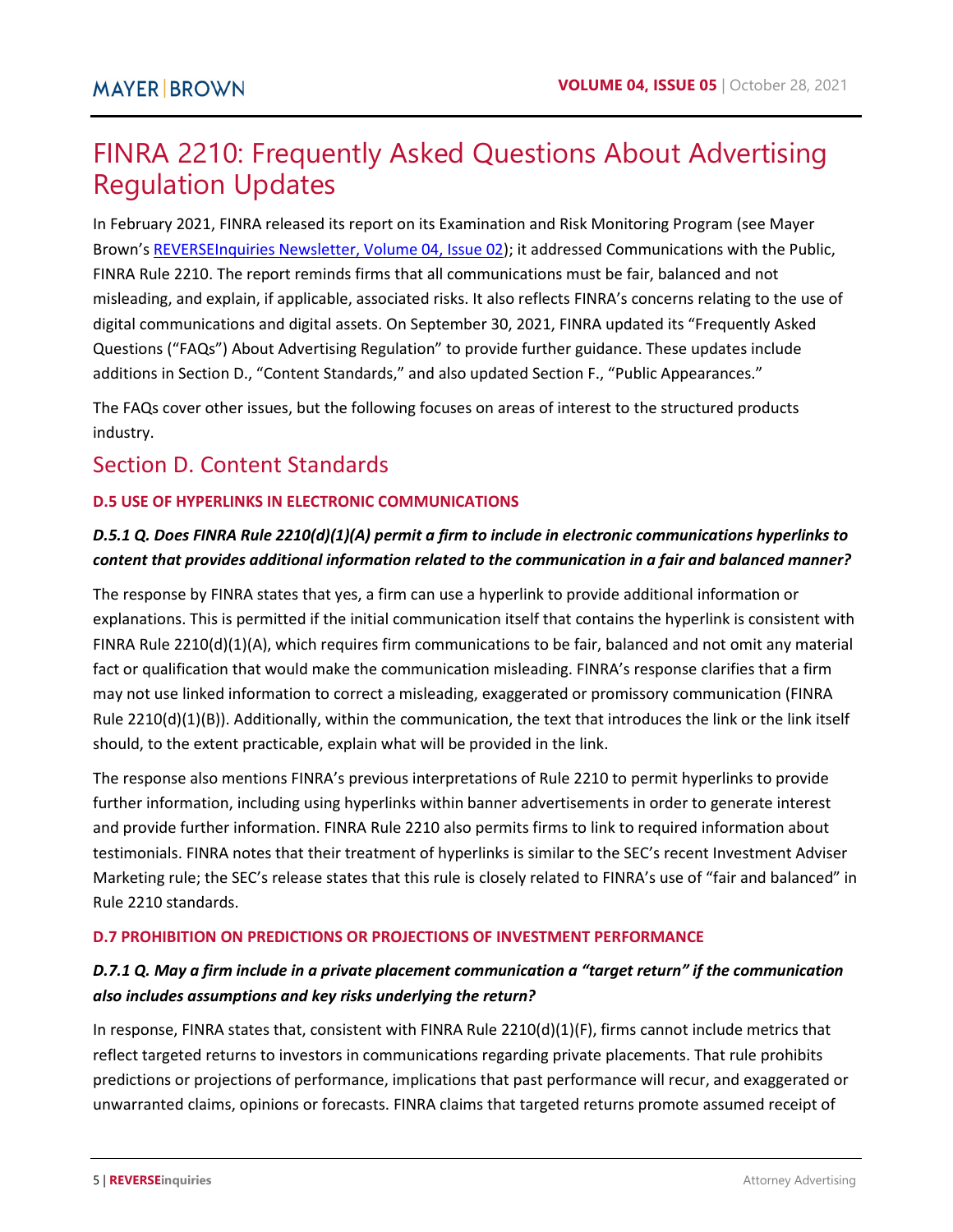future cash flows by investors and warns that forward-looking cash flows may have unknown risks and uncertainties, and that actual performance may differ from projections.

# Section F. Public Appearances

#### **F.1 SUPERVISION**

## *F.1.2 Q. Our firm's registered representatives may meet with groups either in person or using online conferencing platforms. How should firms supervise these meetings?*

FINRA states that firms must supervise registered representatives' live meetings with customers, both online and in-person. They must do so in a way that follows relevant securities laws and FINRA rules. In their response, FINRA specifically cited Rule 2210(f), which sets supervision and content stands for public appearances, such as various forms of public speaking activities that are not retail communications or institutional communications or correspondence.

## *F.1.3 Q. If a registered representative uses visual aids, such as a whiteboard or dynamic charts, or a chat or instant messaging feature during a live, unscripted online conference, how should a firm supervise these*

#### *aspects of the presentation?*

FINRA states that it depends on the number of persons, nature of the meeting, and the purpose of these visual aids. Visual aids may be considered correspondence, retail communications or institutional communications and must comply with applicable FINRA standards. For instance, under Rules 2210(a), 2210(b) and 3110(b)(4), content must also comply with standards set in FINRA Rule 2210(d).

FINRA provides three examples:

- 1) If a representative meets with less than 25 retail investors and uses the chat feature online for a live question and the content of the chat is defined as correspondence (see FINRA Rule 2210(a)(2)), the firm must review the chat under FINRA Rule 3110(b) and 3110.06 through 3110.09.
- 2) If in a meeting of more than 25 retail investors, a representative uses the chat feature to post an electronic file of a new mutual fund, this is considered a retail communication under FINRA Rule 2210(a)(5). The firm must also submit the electronic file within ten business days to FINRA's Advertising Regulation Department, as required by FINRA Rule 2210(c)(3), since it promotes a registered investment company. However, if in a similar meeting, a representative responds to the audience using a whiteboard feature, such as showing differences between a bond and stock, it would also be considered a retail communication under FINRA Rule 2210(a)(5). Although it would not have to be approved prior to use because the whiteboard content was created and posted during an online interactive electronic forum, it would be reviewed under the supervising rules (FINRA Rule 3110(b) and 3110.06 through 3110.09).
- 3) If a broker-dealer of ETFs hosts a webinar attended by 100 other broker-dealers and the distributor uses an interactive poll and then shows the results to the attendees, this would be deemed an institutional communication under FINRA Rule 2210(a)(3). The poll would need to be reviewed under the firm's supervisory procedures that comply with Rule 2210(b)(3).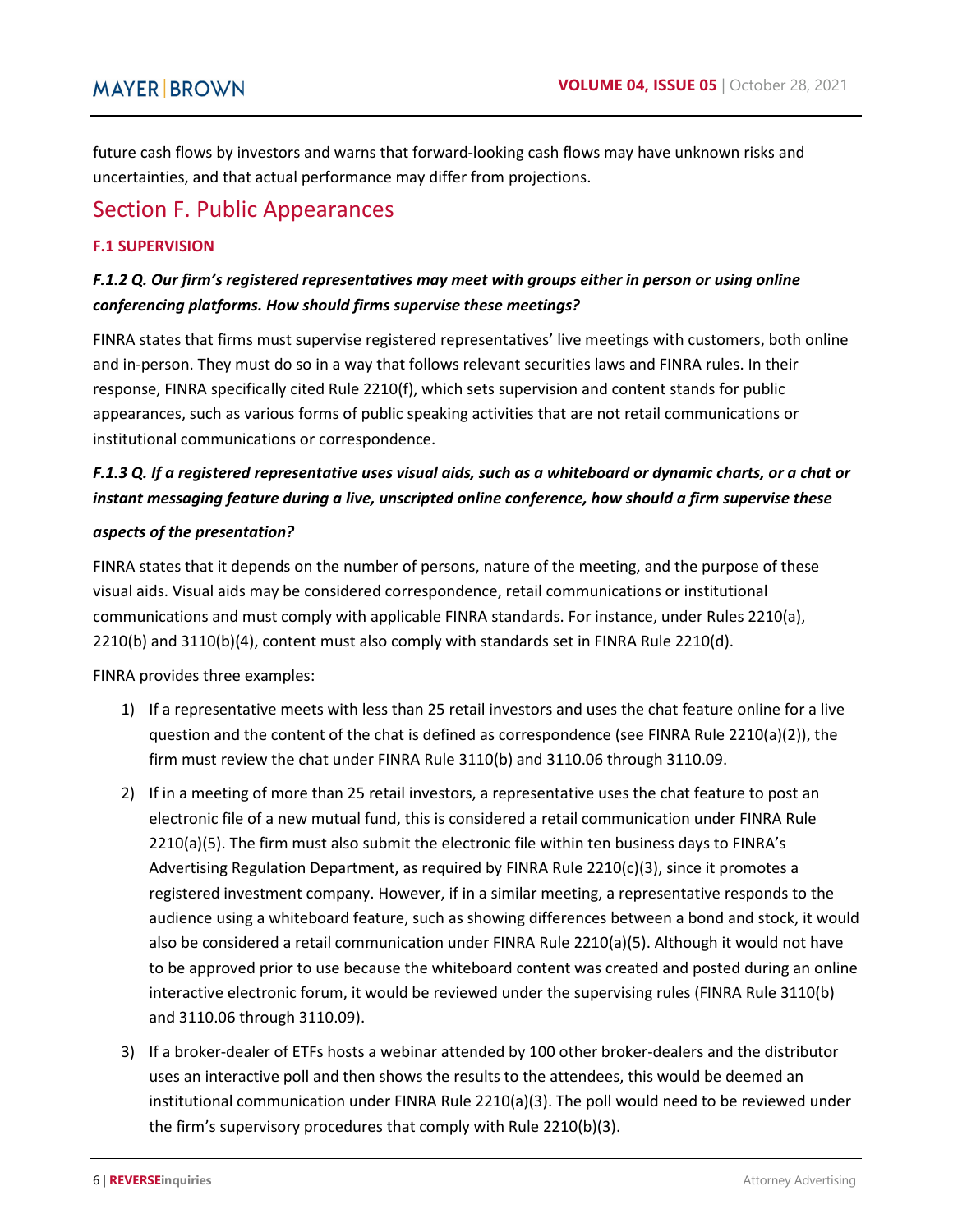## *F.1.4 Q. If a third party, such as a fund distributor or program sponsor, presents information or speaks with clients during a presentation, either in person or using an online conferencing platform, during which a representative of a broker-dealer also speaks or presents, what must the representative disclose about that third party?*

In reference to FINRA Rule 2210(f)(1), in unscripted public appearances, persons associated with brokerdealers must follow the standards of FINRA Rule 2210(d)(1). The registered representative should clearly explain the intent of the meeting, the identity of the third party, whether a third party paid for the meeting and the relationships between the parties.

## *F.1.5 Q. If our registered representatives use communications with the public that direct customers to inperson or online presentations hosted by a third party, what supervision requirements apply?*

Under FINRA Rule 2210, firms are responsible for third-party content if it is adopted or entangled with the content. If a firm directs investors to third-party presentations relating to securities or other products, FINRA considers the firm to have adopted the content. If it also includes involvements such as paying for, arranging for, or being involved in the presentation in another manner, the firm would still be responsible even if they did not direct customers to the event, as the firm would have been entangled with the presentation. FINRA reiterates that the event would need to comply with its content and supervision standards.



# As of October 4, New 2021 ISDA Definitions Are Now In Effect

For more, read "*Updating MTN Program Disclosures for the 2021 ISDA*  **Definitions**" in our [REVERSEinquiries Newsletter, Volume 04, Issue 03.](https://www.mayerbrown.com/-/media/files/perspectives-events/publications/2021/05/reverseinquiries-newsletter-43.pdf)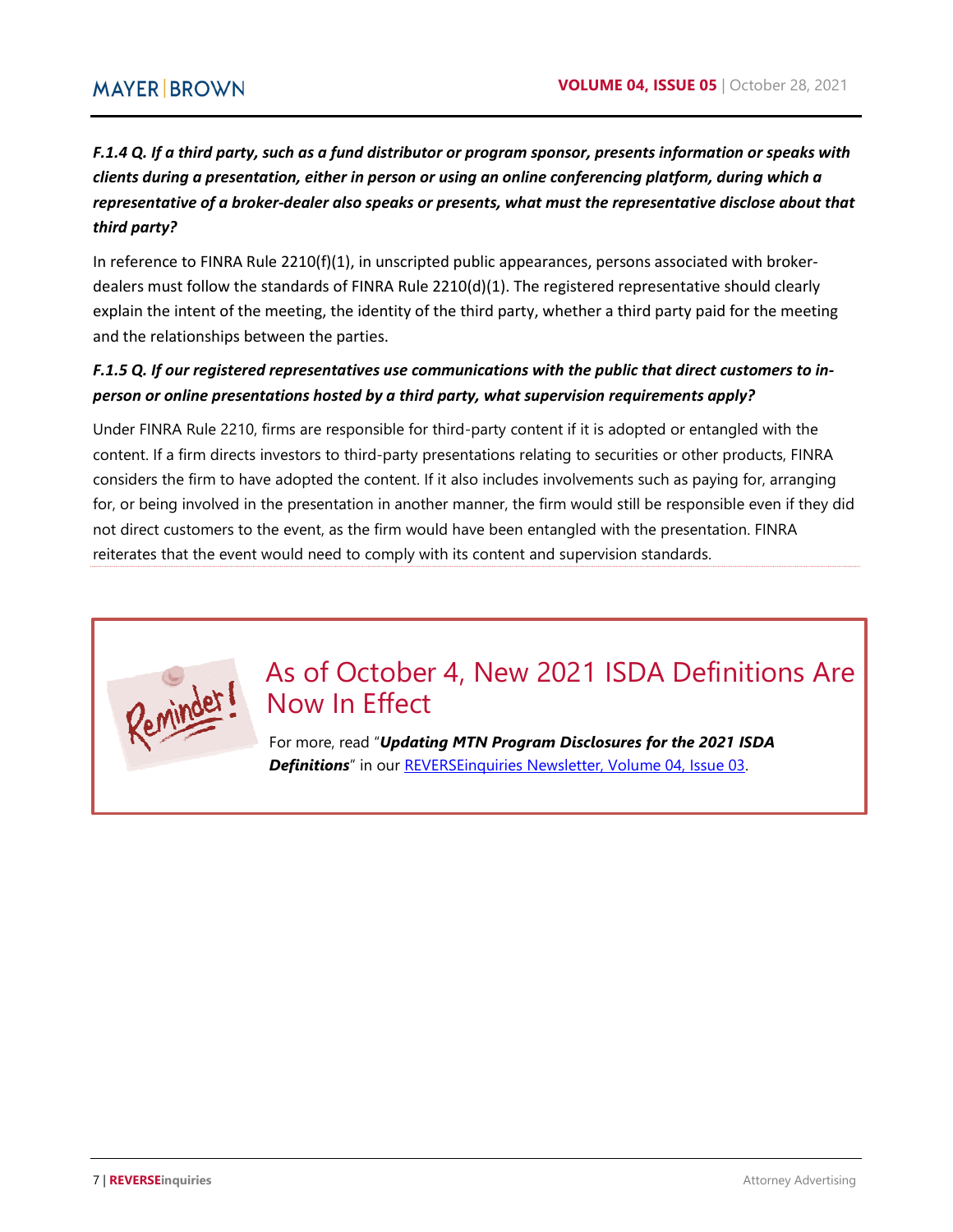# Events

#### **UPCOMING**

 **Where are we now and where are we going? The Transition Away from IBORs** | November 10, 2021 | *Registration link forthcoming*

Here we are at the eleventh hour of the transition away from IBOR, with the looming December 31, 2021 date. With that in mind, this REVERSEinquiries Workshop intends to provide a recap of where we currently stand and what is to be expected in the shift. Our speakers will cover the following:

- An overview of current trends and developments with the IBOR transition;
- SOFR notes, CME Term SOFR Licensing;
- Status of tough legacy contract legislation in the US, UK, and EU;
- The ARRC's fallback recommendations related to LIBOR;
- The path to Synthetic LIBOR; and
- Tough old gut: EONIA to ESTR and Fed Funds to SOFR in ISDA Credit Support Annexes.

#### **IN CASE YOU MISSED IT…**

- **Financing Alternatives for Banks** | October 27, 2021 [| Materials](https://freewritings.mayerbrownblogs.com/wp-content/uploads/sites/24/2021/10/Financing-Alts-for-Banks-Mayer-Brown-10.27.21.pdf)
- **Advanced Swaps & Other Derivatives 2021** | October 19 20, 2021, *Hosted by PLI* | [Recording](https://www.pli.edu/programs/advanced-swaps-other-derivatives)
- **Fundamentals of Swaps & Other Derivatives 2021** | October 18, 2021, *Hosted by PLI* | [Recording](https://www.pli.edu/programs/fundamentals-of-swaps-and-other-derivatives)
- **Requirements of Regulators Around the World UK, EU, Asia, & US** | September 30, 2021 | Part 2 of Mayer Brown's LIBOR Transition Series
- **SRP Americas Conference 2021** | September 28 30, 2021 | [Recording](https://www.mayerbrown.com/en/perspectives-events/events/2021/09/srp-americas-conference-2021)
- **IBOR Transition: an introduction to conduct risk** | September 16, 2021 | Part 1 of Mayer Brown's LIBOR Transition Series
- **SOFR Deals** | September 13, 2021 [| Materials,](https://www.mayerbrown.com/-/media/files/perspectives-events/events/2021/09/sofr-deals.pdf) [Recording](https://www.mayerbrown.com/en/perspectives-events/events/2021/09/sofr-deals)